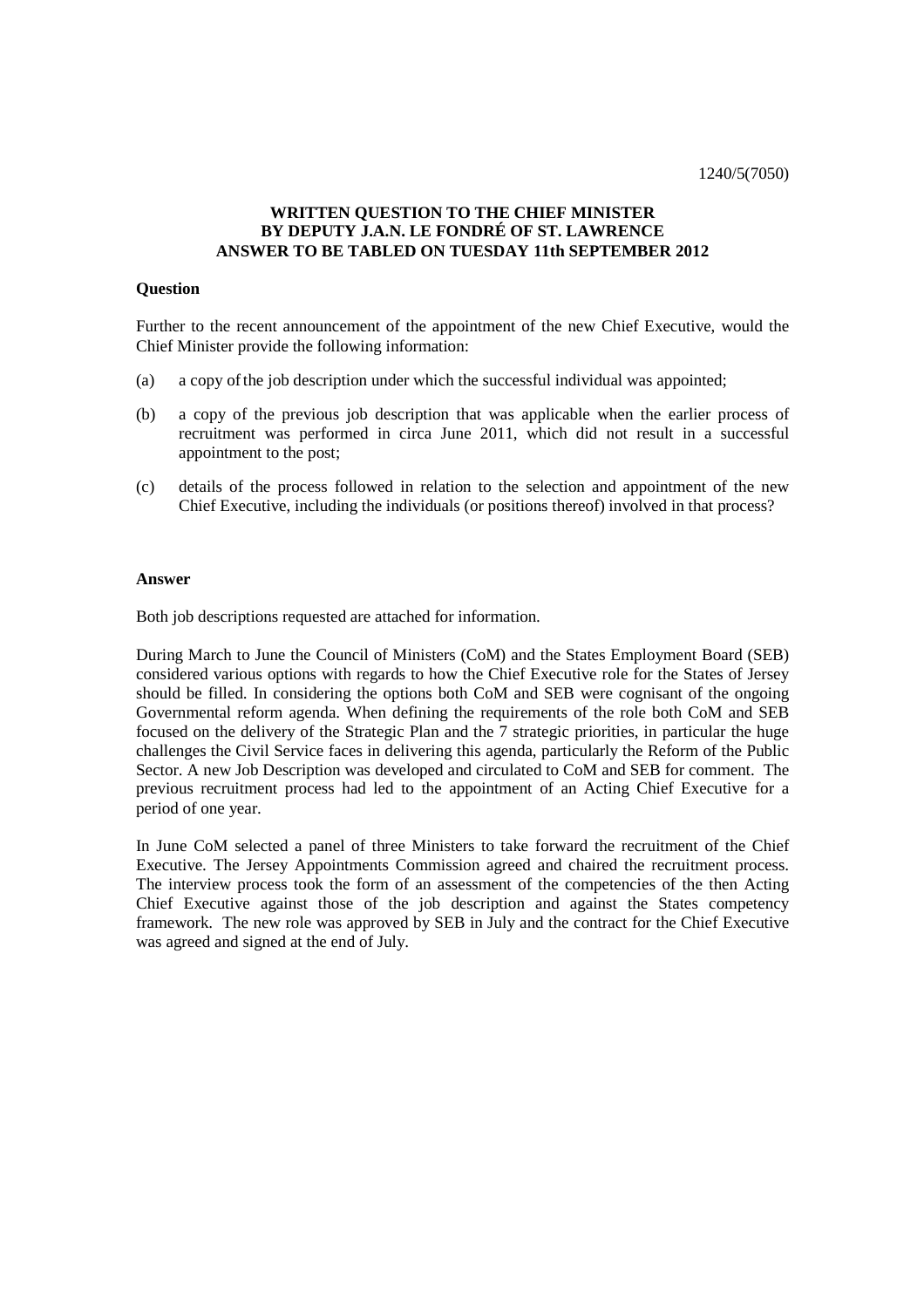#### **JOB DESCRIPTION QUESTIONNAIRE**

| <b>DEPARTMENT:</b>                            | <b>Chief Minister's</b>                                                      |
|-----------------------------------------------|------------------------------------------------------------------------------|
| <b>JOB TITLE:</b>                             | <b>Chief Executive</b>                                                       |
| <b>REPORTS TO:</b>                            | Chief Minister and Council of Ministers                                      |
| TYPE:                                         | Maintenance - if this box is ticked, please indicate job number below<br>New |
| <b>JOB NUMBER</b> (if maintenance):<br>07.001 |                                                                              |
| <b>GRADE:</b>                                 | (please leave blank)                                                         |

**EVALUATION DATE:** (please leave blank)

#### 1. JOB PURPOSE

To be the principal adviser to the Chief Minister and the Council of Ministers on all matters within the Council's remit, including the formulation of strategic plans, business plans and policies.

To lead the Reform of the Public Sector in order to deliver a sustainable and efficient Public Sector delivery model to meet the demographic and socio economic challenges faced by the States of Jersey.

To lead the Corporate Management Board and thereby ensure:

- Departments provide professional advice and support to Ministers and deliver  $\bullet$ their policies efficiently, effectively and in a co-ordinated manner;
- Public Servants are equipped with the skills and capability to deliver the  $\bullet$ Reform agenda and meet the demands placed upon them.
- Ensure the development of an empowered and engaged management team  $\bullet$ that works in a fair and decent environment.

Ensure that all departmental duties, responsibilities and delegated functions within<br>the Chief Minister's Department are discharged effectively and appropriately and that the department meets the needs of the Chief Minister and Council of Ministers.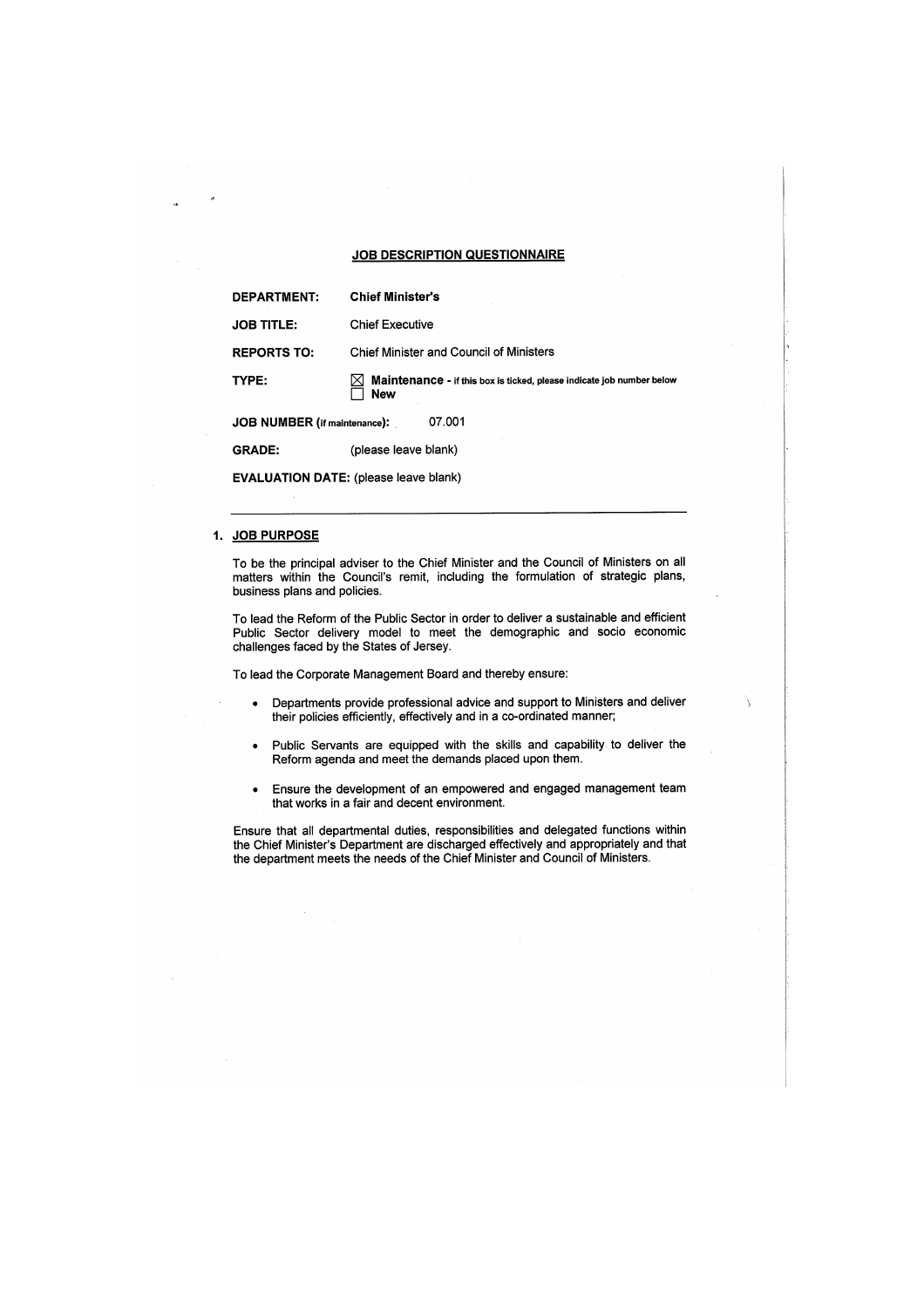

# **CHIEF EXECUTIVE – (3 YEAR CONTRACT\*) ROLE PROFILE**

| <b>Job Title:</b> | <b>Chief Executive to the</b>     |
|-------------------|-----------------------------------|
|                   | <b>Council of Ministers and</b>   |
|                   | <b>Head of the Public Service</b> |
|                   |                                   |

**Department: Chief Minister's** 

**Reports To: Chief Minister and Council of Ministers Date: April 2011** 

### **Role Purpose:**

As Chief Executive, act as the principal adviser to the Chief Minister and the Council of Ministers on all matters within the Council's remit, including the formulation of strategic plans, business plans and policies.

As Head of the Public Service, lead the Corporate Management Board and thereby ensure:

- The Council of Ministers policies are delivered efficiently and effectively;
- Departments provide professional advice and support to Ministers and deliver their policies efficiently, effectively and in a co-ordinated manner;;
- Public Servants are equipped with the skills and capability to meet the demands placed upon them and that they work in a fair and decent environment.

As Head of the Chief Minister's Department ensure that all departmental duties, responsibilities and delegated functions are discharged effectively and appropriately and that the department meets the needs of the Chief Minister and Council of Ministers.

\*NOTE – this is a 3 year contract post during which time it is proposed to undertake a thorough review of the ministerial and managerial structures. The role and responsibilities of the Chief Executive will be redefined in the light of that review.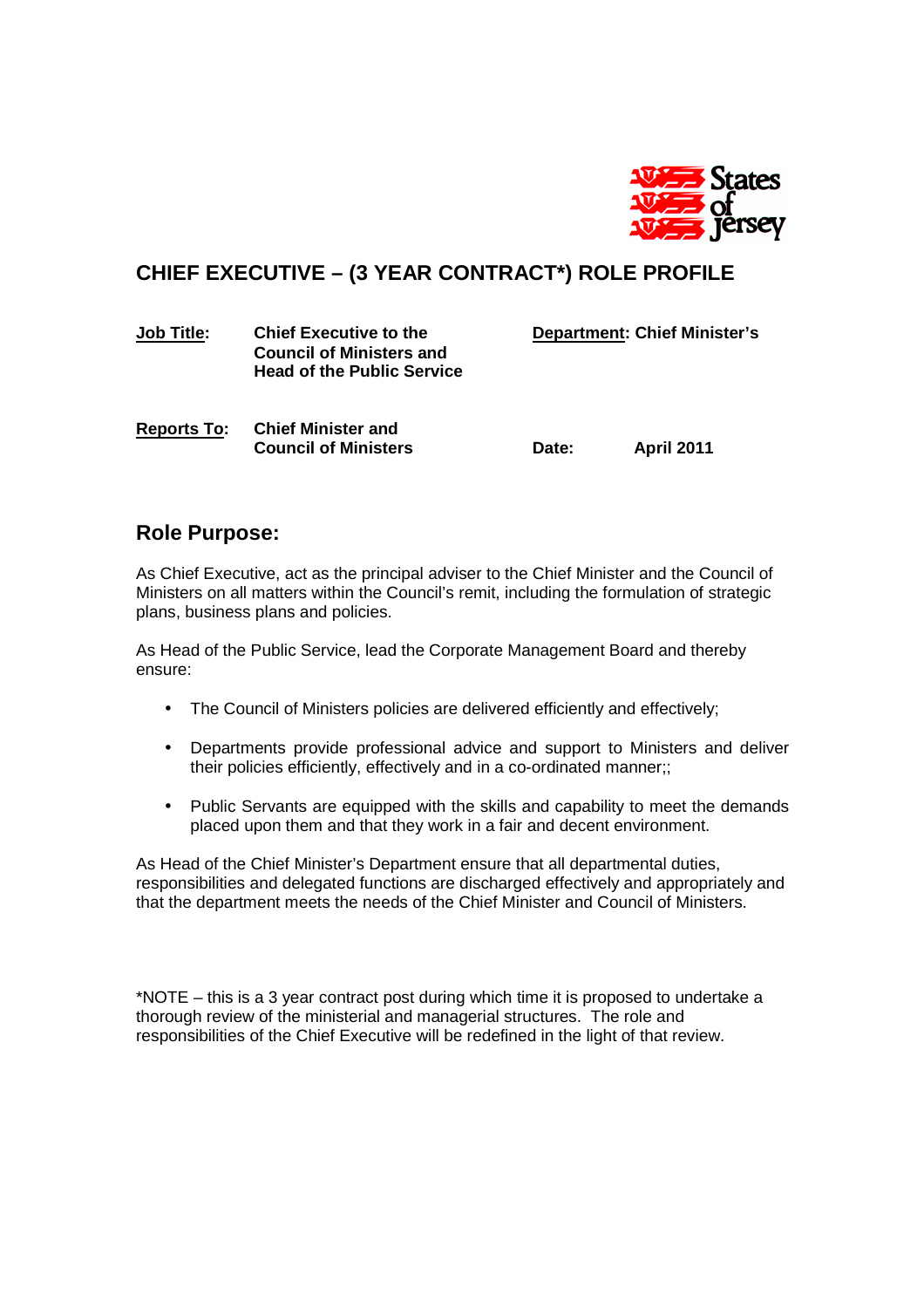## **PRINCIPAL ACCOUNTABILITIES:**

The following must be viewed in relation to the three principal roles of the postholder as:

- Chief Executive to the Council of Ministers
- Head of the Island's Public Service
- Head of the Chief Minister's department and, as such, Chief Executive to the Chief Minister
- 1. Provide, and ensure the provision of, all necessary support to the Chief Minister and the Council of Ministers, so that the machinery of government in the Island operates smoothly and effectively, based on well founded decision making.
- 2. Act as the principal adviser, and ensure the provision of co-ordinated advice, to the Chief Minister and Council of Ministers.
- 3. Having regard to the needs of the strategies, policies and decisions of the Council of Ministers, prepare the strategic policy programme, oversee preparation of the annual States business plan and lead the development of corporate strategy and policy.
- 4. Ensure that there are satisfactory and sufficiently resourced arrangements in place to enable the Chief Minister and Council of Ministers to communicate with and receive views from Members of the States, the public and other stakeholders.
- 5. Chair and lead the Corporate Management Board (terms of reference attached as Appendix 2) to direct and co-ordinate the work of Executive departmental Accounting Officers in order to deliver accountabilities 6 to 11 below, taking account of available resources.
- 6. Ensure that the strategies, policies and decisions of the States and Council of Ministers are implemented and delivered efficiently and effectively.
- 7. Oversee Chief Officer's performance in the provision of advice to Ministers and the efficient and effective delivery of their policies.
- 8. Provide professional advice to the States Employment Board and ensure that as a good employer their delegated functions are discharged properly by Departments.
- 9. As Head of the Public Service and with the support of the Corporate Management Board ensure that States staff are properly performance managed, supported and developed in order to create a corporate culture in which staff deliver efficient and effective services that meet client needs.
- 10. Oversee a corporate governance structure and culture that ensures good governance, effective assurance over the use of resources, effectively identifies and manages risks and ensure that departments comply with relevant statutory, legal and international provisions.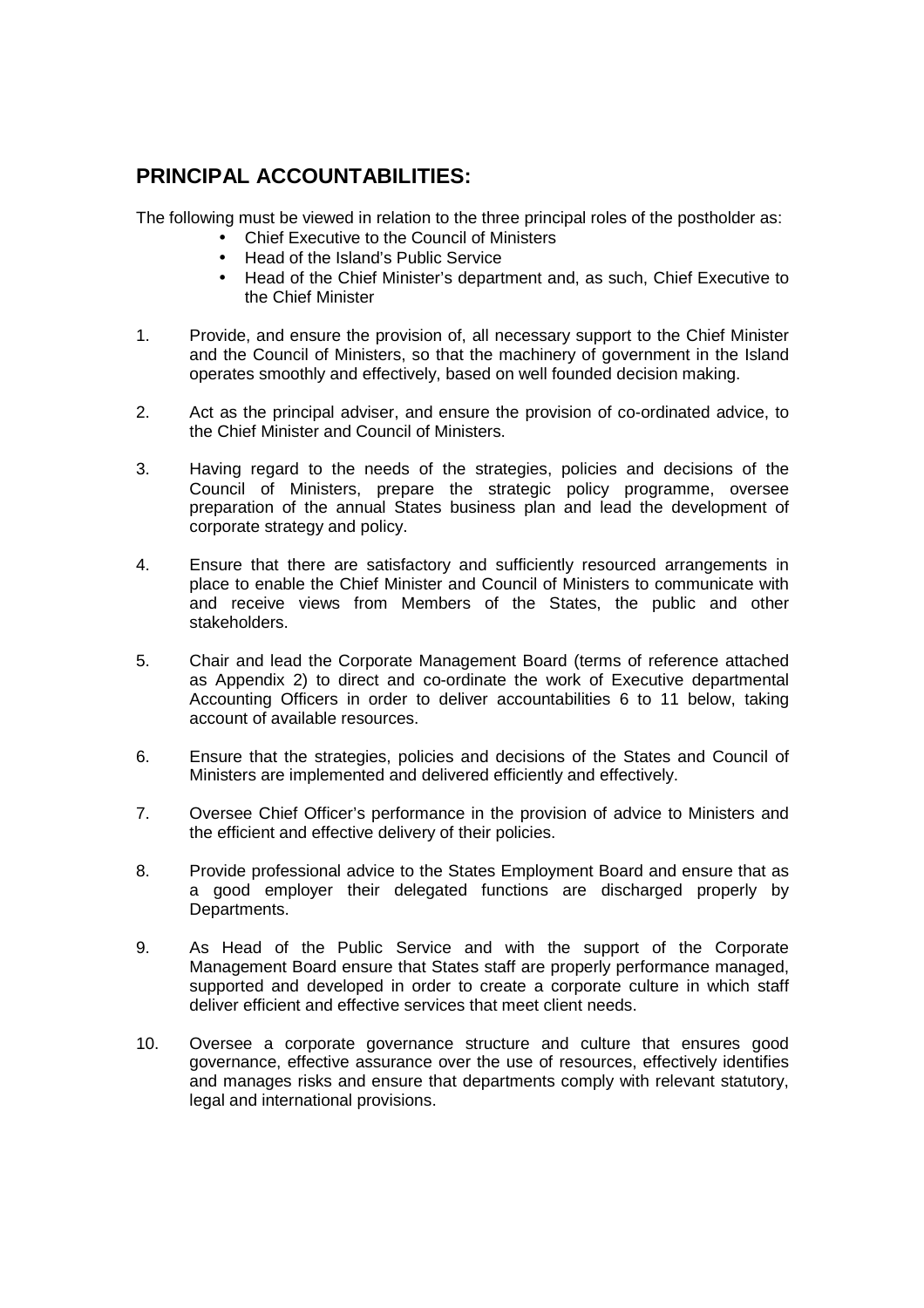- 11. Oversee the delivery and implementation of the CSR as agreed by the Council of Ministers and the States. (Governance structure shown in Appendix 3)
- 12. As Head of the Chief Minister's department, ensure that all departmental duties, responsibilities and delegated powers are discharged effectively and appropriately and that the functions and services provided by the department continue to meet the needs of the Chief Minister, the Council of Ministers and government as a whole.
- 13. Ensure effective working relationships are maintained and developed on all relevant matters with and between the Council of Ministers, the Chief Minister and his or her department, the Bailiff and Law Officers, the Lieutenant Governor, the States Assembly, Scrutiny Committees the States Greffe and other nonexecutive departments, the Comité des Connétables and the Parishes.
- 14. To facilitate the proposed review of the working of Ministerial Government and the roles and responsibilities of Ministers and Civil Servants.
- 15. Provide and ensure the provision of, all necessary support to the Chief Minister and the Emergencies Council to ensure that Departments are prepared for a major emergency and that there is an effective and co-ordinated response in the event of such an emergency.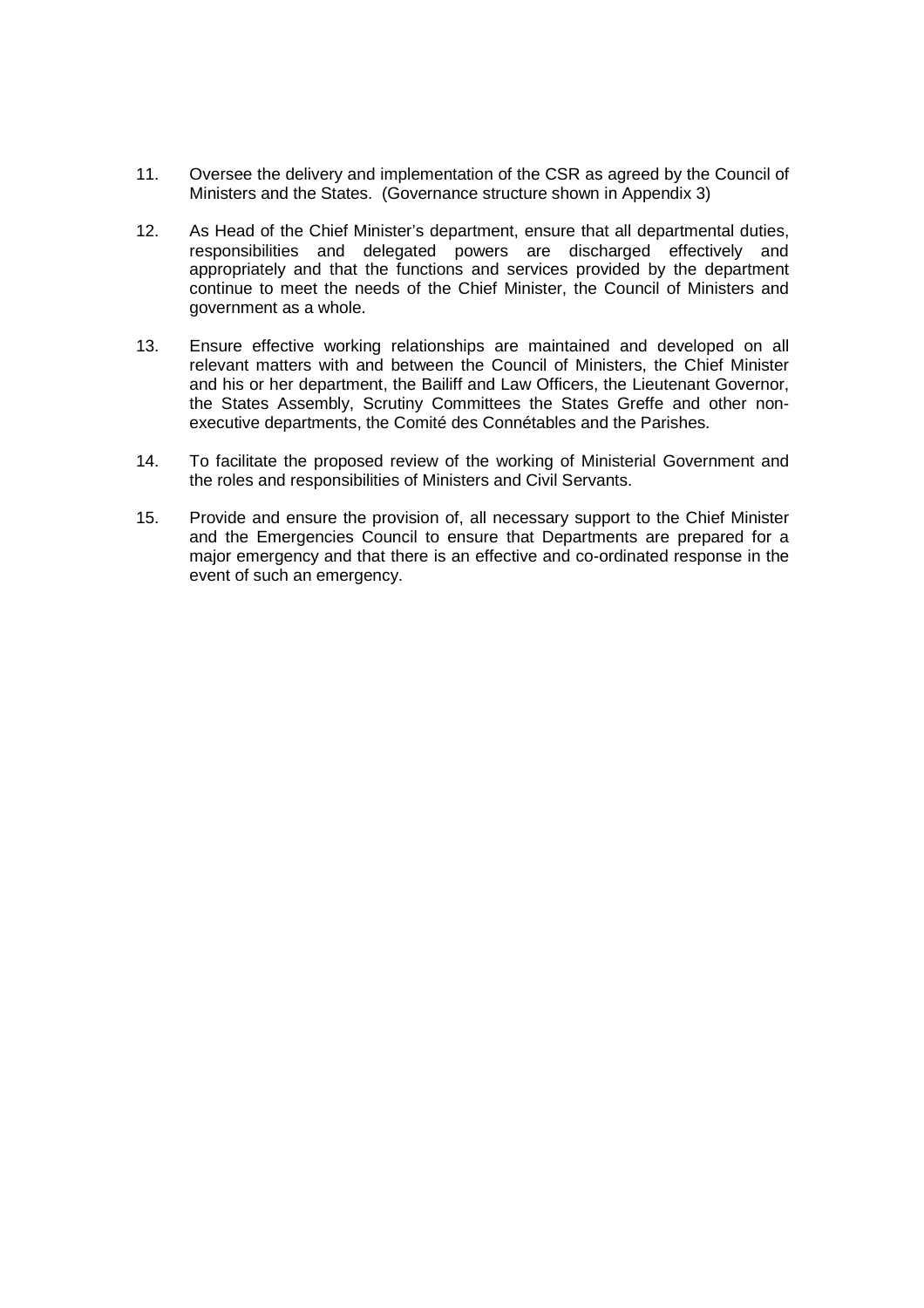# **PERSON SPECIFICATION**

#### **Knowledge, Skills & Experience:**

- Extensive experience and a proven track record in the public sector environment at a senior level, including substantial experience of a large and complex public sector organisation.
- Significant knowledge and understanding of the process of government including interaction between politicians and officials.
- Significant experience of the policy-making process in government.
- An ability to acquire an understanding and appreciation of the system of government within the States of Jersey, and of the factors underpinning the move to a ministerial system.
- A good understanding or the ability readily to acquire the same, of the wider international context within Jersey must operate.

### **Qualifications**

The postholder will have extensive experience and a proven track record. In addition, it would be essential for the postholder to have one or more of the following –

- A degree or professional qualification;
- A formal management qualification;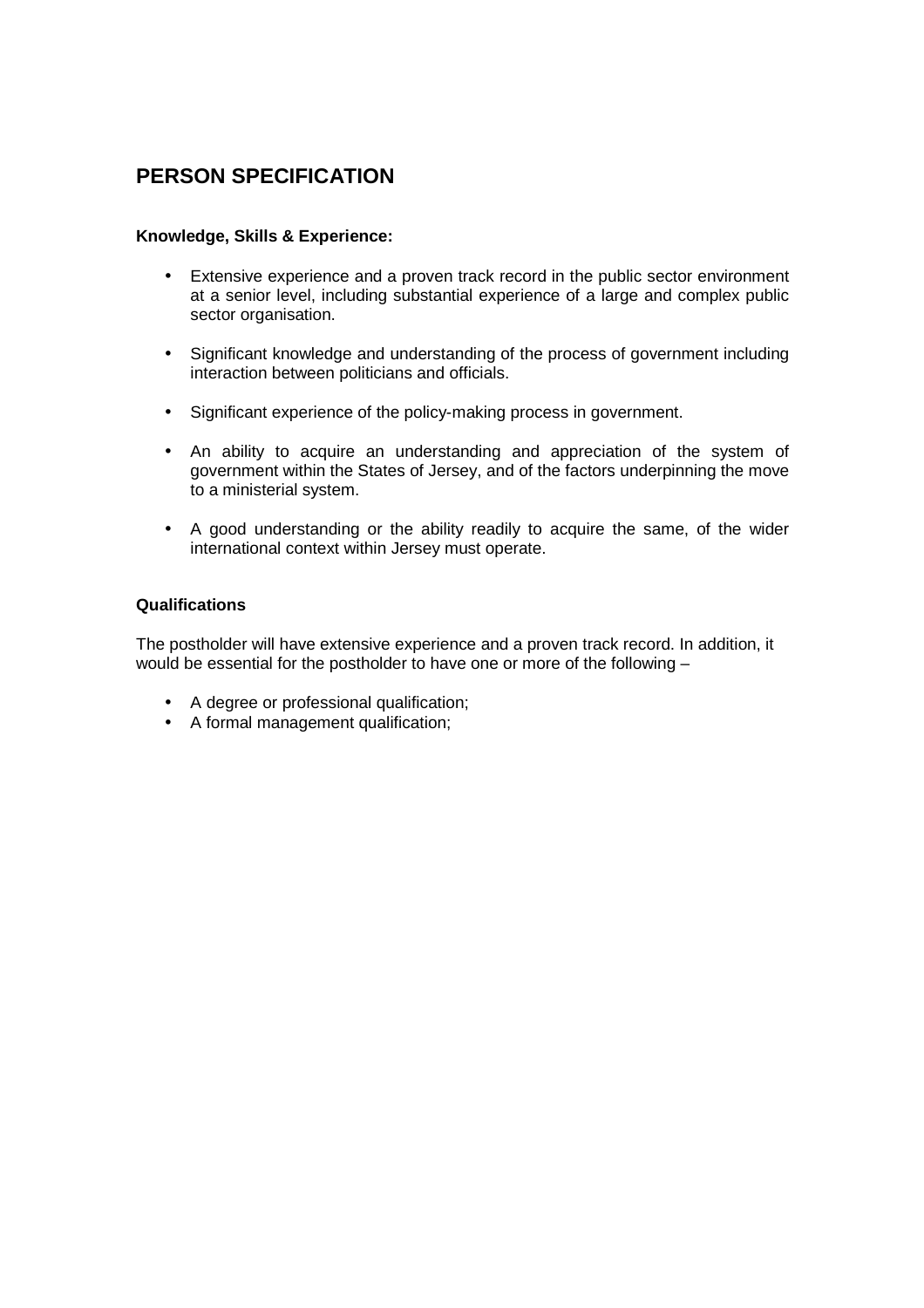## **ORGANISATION CHART**

Attached

## **DIMENSIONS**

### **States of Jersey Dimensions**

Financial: Annual Revenue Budget (2011) - £650m (net); £770m (gross)

Annual Capital Budget (2011) - £38m

Employees:  $at 31.12.10 - 6$ , 800 headcount 6, 000 FTE

### **Chief Minister's Department**

Financial: Annual Revenue Budget (2011) - £21.3m (net); £22.5m (gross)

Employees: at 31.12.10 – FTE 204.8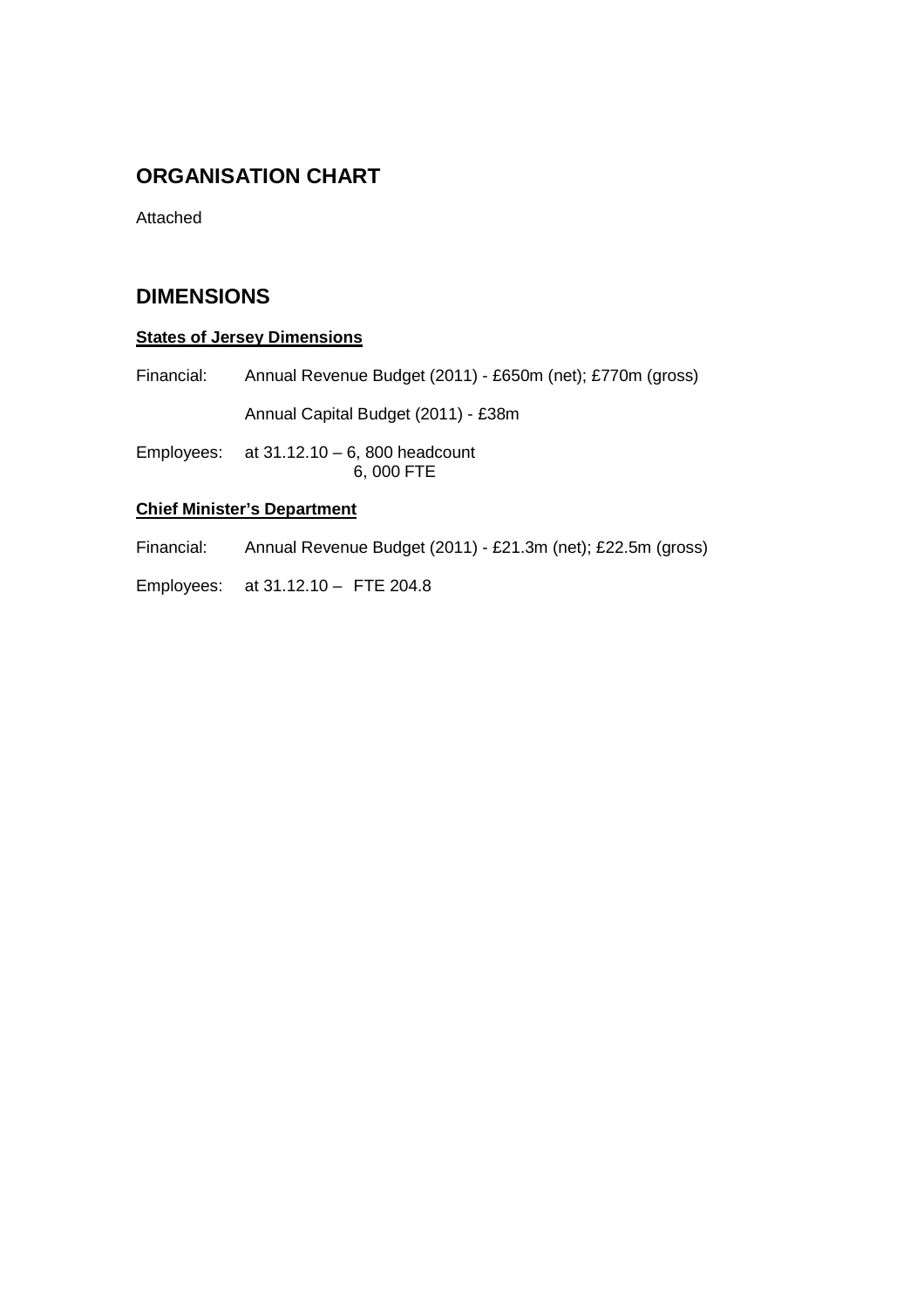Appendix 1

Corporate Organisation of Responsibilities for Executive Functions



- Note 1: The Chief Minister chairs the Council of Ministers. Each Minister is a separate legal entity with a cash limit voted directly by the States. The Council operates by collective decision making, but does not operate under the doctrine of collective responsibility on all issues.
- Note 2: The Chief Executive chairs the Corporate Management Board (CMB) CMB reports to the Council of Ministers, its Terms of Reference are at Appendix 3. CO's report direct to their Minister on policy and its implementation CO's as Accounting Officers have personal responsibility for resources, efficiency and effectiveness as set out under the Finance Law
- Note 3: HR matters are the legal responsibility of the States Employment Board which delegates its functions to the Chief Executive. They are then formally delegated to each CO to discharge in their department. In this respect CO's report to the Chief Executive.
- Note 4: The Emergency Planning Board reports to both the Emergencies Council and the CMB. It is chaired by the Chief Executive.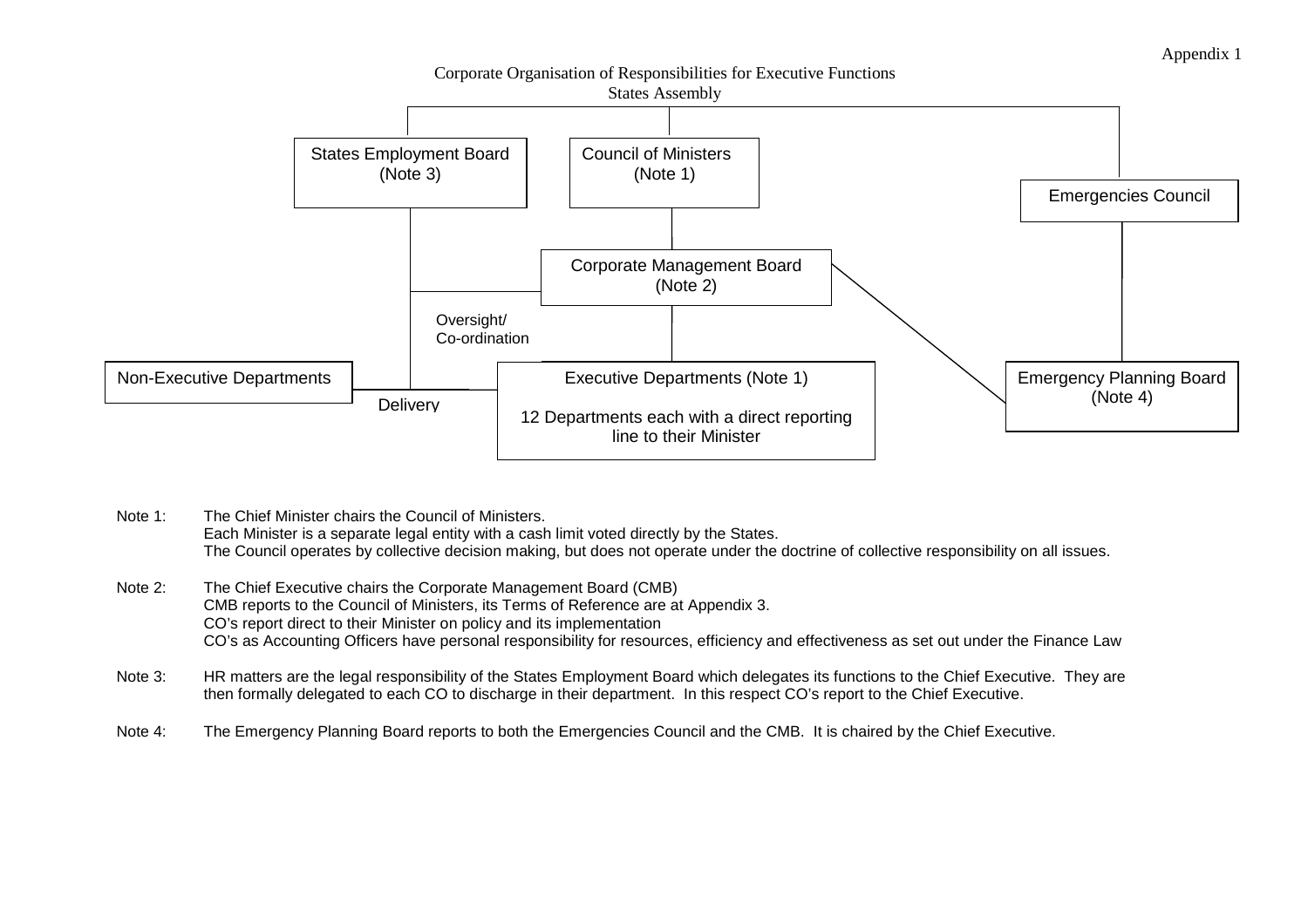**Appendix 2** 

# ORGANISATION STRUCTURESHOWING CHIEF OFFICER AND MINISTERIAL REPORTING LINES



NOTE:

Indicates HR responsibility, nominal performance management accountabilities and Council of Ministers delegated responsibilities.

Indicates political responsibilities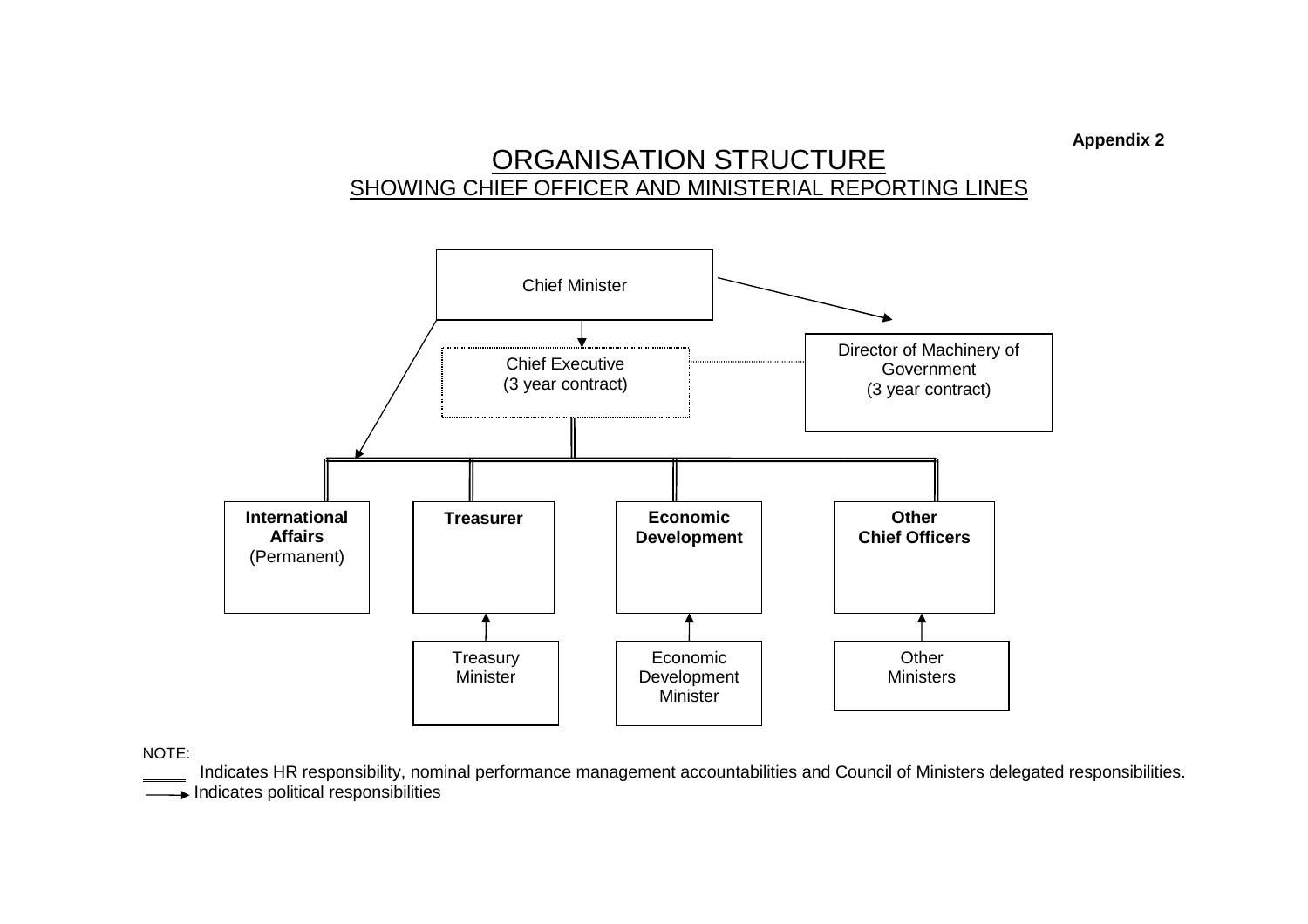# **STATES OF JERSEY CORPORATE MANAGEMENT BOARD (CMB)**

### **Role**

- To provide advice to the Council of Ministers as required.
- To provide corporate leadership to staff in order to deliver policies and services efficiently and effectively as decided by the States and the Council of Ministers.

### **Functions**

- Ensure there are effective corporate governance arrangements in place across departments. Regularly review performance to ensure effective accountability and identify corporate issues to be resolved. Examples are:-
	- Risk Management;
	- **Health and Safety;**
	- **Internal Controls;**
	- Welfare etc:
- Monitor and improve performance and accountability in relation to the use of resources and oversee the effectiveness of central resource functions:-
	- Human Resources
	- Property
	- Purchasing
	- Information
	- Shared Services Function.
- Maintain corporate oversight of financial management across departments and for the States as a whole in order to improve financial performance, rectify problems and advise the Council of Ministers as necessary.
- Keep the health of the organisation under review in order to develop and implement programmes to resolve issues and meet future challenges.
- Monitoring and improving the management of performance and accountability;
- Protecting and enhancing the organisation's reputation for professionalism, effectiveness, integrity and efficiency;
- Communicating the States purpose, policy goals and vision to staff and other stakeholders and ensuring that they are properly engaged in order to harness their commitment to creativity in delivering them as efficiently and effectively as possible.
- Undertaking regular future scanning to identify major issues which could impact on the management of the organisation or which need to be planned for.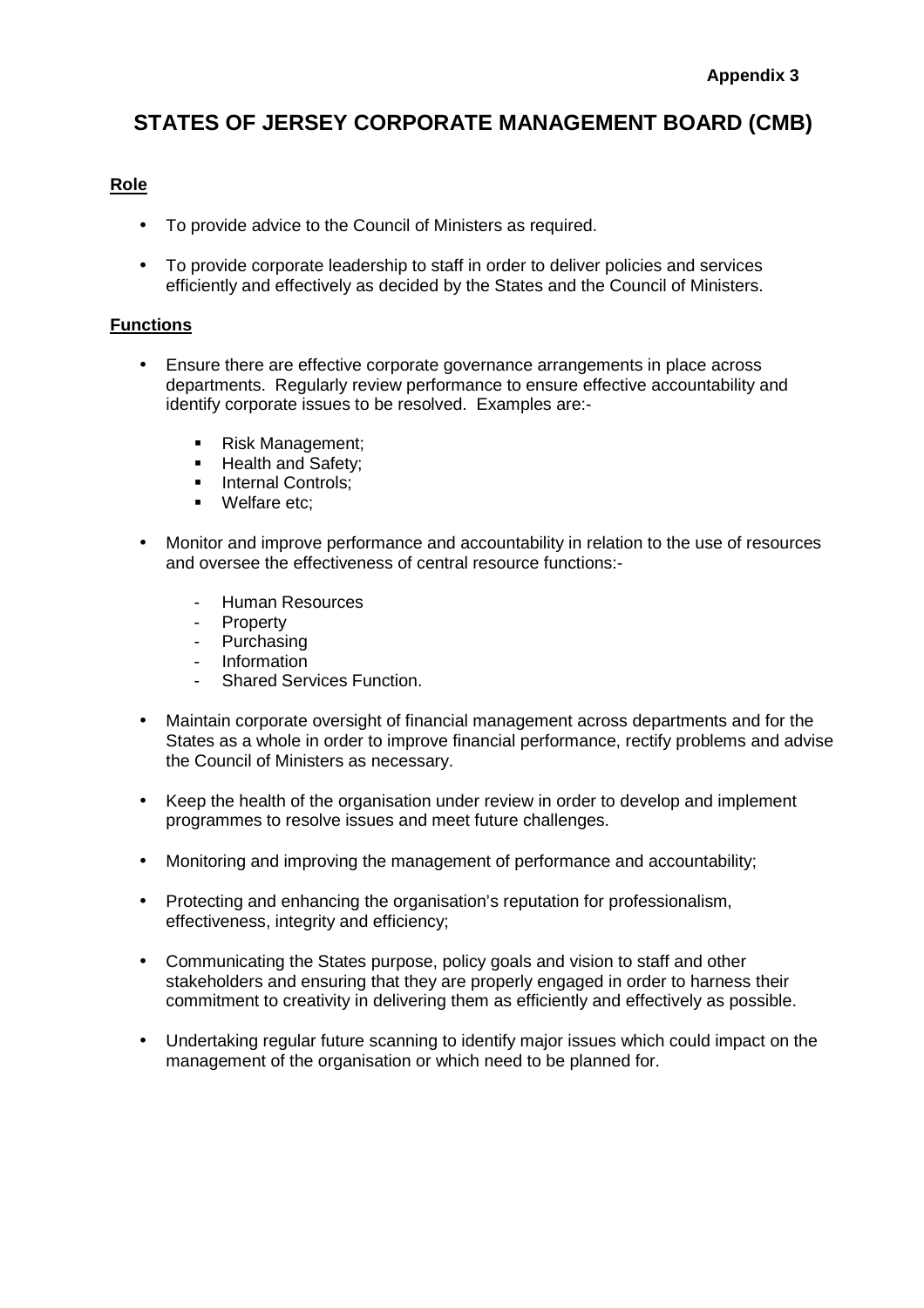It is expected that all departments will be represented and therefore substitutes would be expected to attend, as notified to the secretary.

### **Structure**

- The Board is supported by four Sub-Committees:-
	- **-** Audit
	- Risk Management
	- **Emergency Planning Board.**
	- **Corporate Strategy Group**
- The Board will meet 6 weekly, with agendas circulated 5 days in advance.